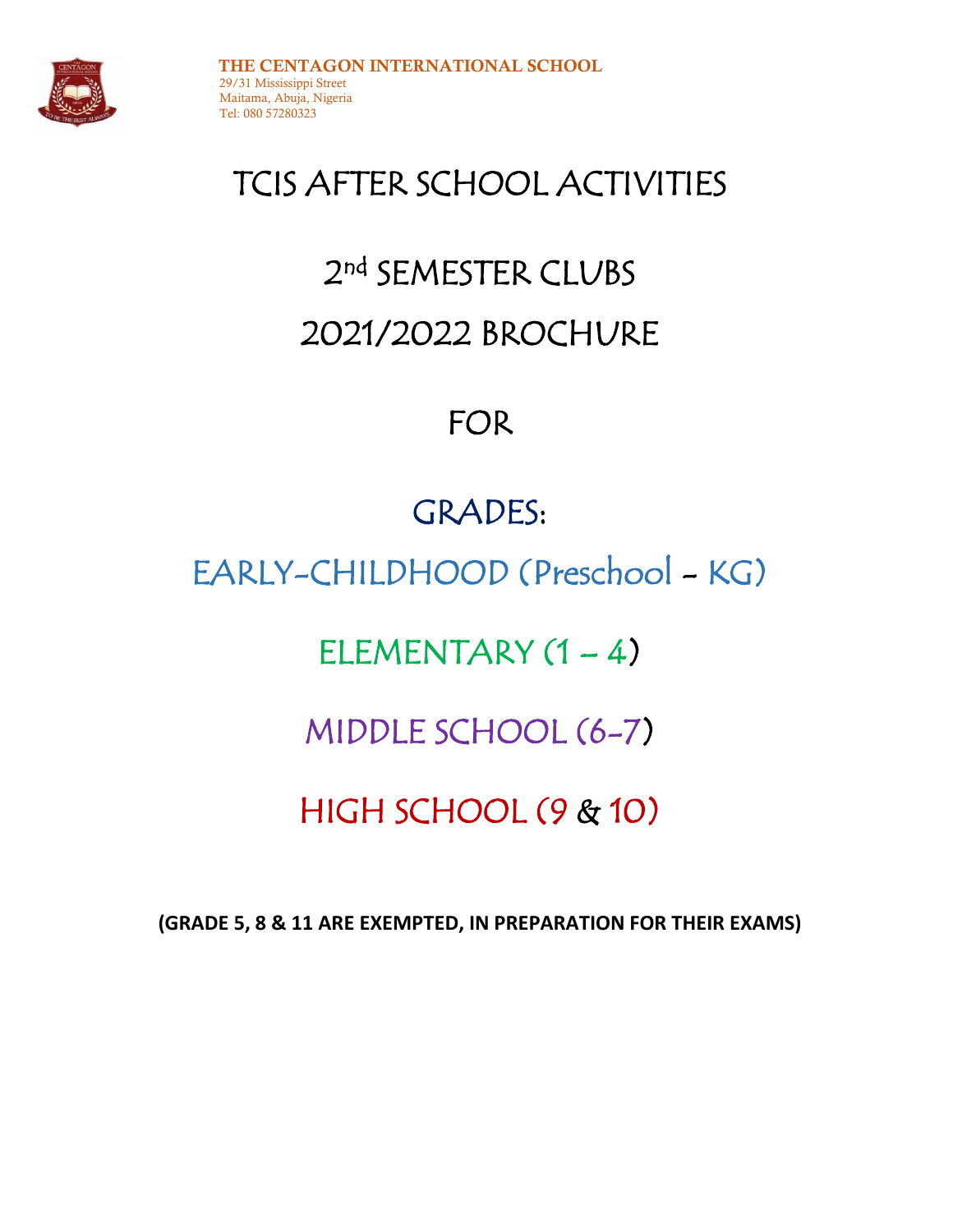

#### 29/31 Mississippi Street Maitama, Abuja, Nigeria Tel: 080 57280323

### **TCIS ASA CATEGORY LIST (ELEMENTARY)**

Fees have been presented accordingly for those activities which require payment. Costs for specialized kits shall be paid directly to the instructors who provide them.

### **Grades PreK – 4**

### *(Maximum of 4 Clubs)*

| <b>Subject</b>           | <b>Vocational</b>              | <b>Sports &amp; Leisure Activities</b> |
|--------------------------|--------------------------------|----------------------------------------|
| Speed Math - N           | Coding $- N$                   | Basketball - N                         |
| Solar Energy Club - N    | $Graphics - N$                 | Arts Club - Free                       |
| French Club - Free       | Cheerleading - N               | Football $- N$ + Kit $- N$             |
| ICT and Computing - Free | Performance Art Drama Club - N | Preliminary Dance - N                  |
| Science Made Fun -       | Hula hoops & Acrobatics - N    | Scrabble & Chess - N                   |
| $Piano - N$              | Movie Club - Free              | Tennis $- N$                           |
|                          | Book Club – Free               |                                        |

### **Please note the following club requirements:**

**Hula hoop & Acrobatics Kit Communist Communist Communist Communist Communist Communist Communist Communist Communist Communist Communist Communist Communist Communist Communist Communist Communist Communist Communist Comm** Attire – Comfortable Clothing Sneakers required Sneakers required

**Ballet Kit**  Outfit or kits may be purchased for N…. from instructor **Cooking & Baking Kit:**

**Taekwondo Kit** Kit – N.... (Can be purchased from instructor) **Swim Kit:** 

**Gymnastics Kit:**

Gymnastics leotard or comfortable clothing required **Football:** 

Basketball Jersey – N…… (Purchased at TCIS Accounts Office)

Apron, head cover & cooking gloves required

### Swim goggle, swim cap and swim suit

```
 Soccer Jersey – N…. (Purchased at TCIS Accounts Office)
```